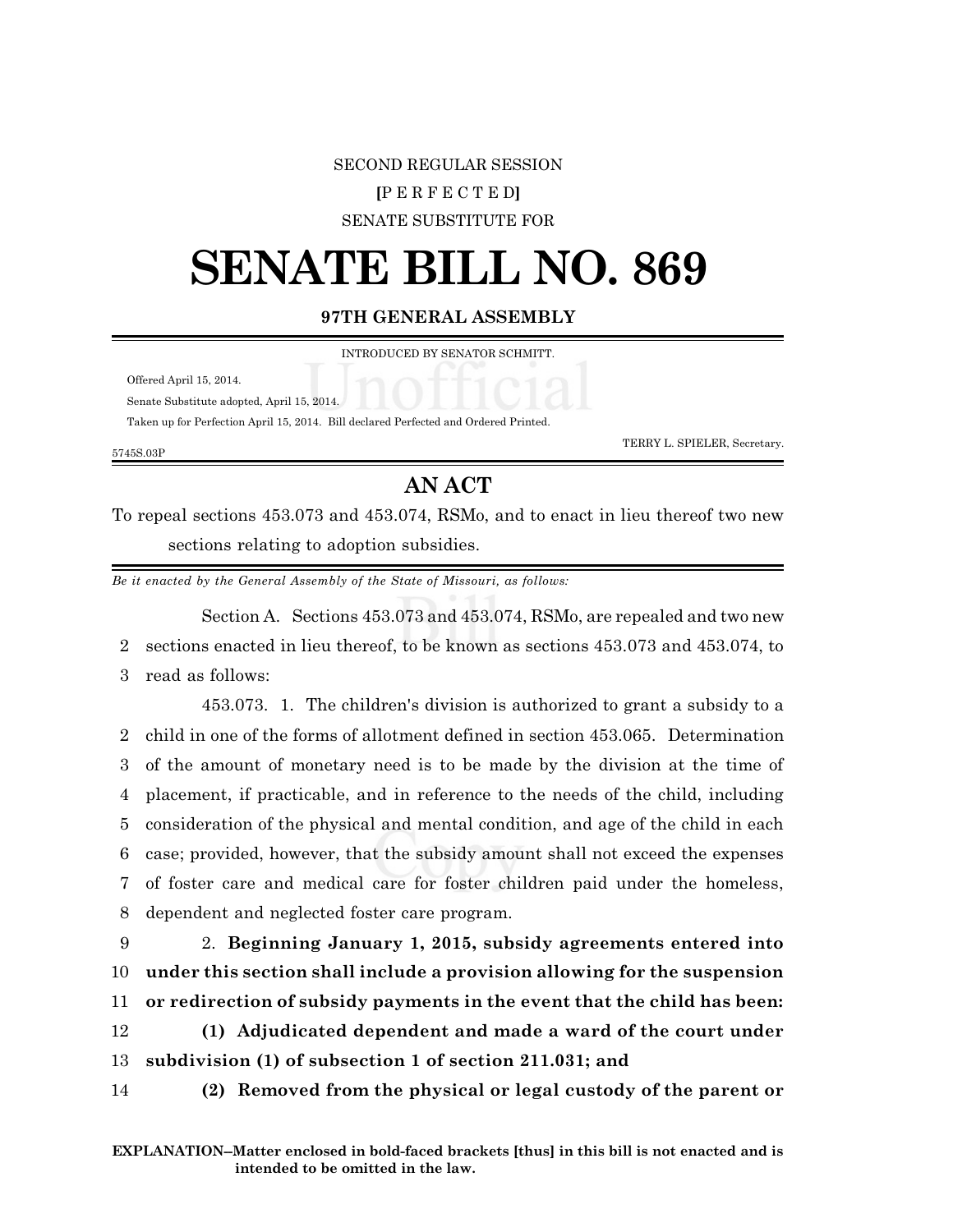**parents by a court of competent jurisdiction.**

 **3.** The subsidy shall be paid for children who have been in the care and custody of the children's division under the homeless, dependent and neglected foster care program. In the case of a child who has been in the care and custody of a private child-caring or child-placing agency or in the care and custody of the division of youth services or the department of mental health, a subsidy shall be available from the children's division subsidy program in the same manner and under the same circumstances and conditions as provided for a child who has been in the care and custody of the children's division.

 **[**3.**] 4.** Within thirty days after the authorization for the grant of a subsidy by the children's division, a written agreement shall be entered into by the division and the parents. The agreement shall set forth the following terms and conditions:

(1) The type of allotment;

(2) The amount of assistance payments;

(3) The services to be provided;

 (4) The time period for which the subsidy is granted, if such period is reasonably ascertainable;

 (5) The obligation of the parents to inform the division when they are no longer providing support to the child or when events affect the subsidy eligibility of the child;

(6) The eligibility of the child for Medicaid**; and**

 **(7) That the children's division may suspend or redirect subsidy payments under subsection 2 of this section**.

453.074. 1. The **children's** division **[**of family services**]** shall have the following duties in the administration of the subsidy program:

 (1) Notify all petitioners for adoption of the availability of subsidies for a child;

 (2) Provide all petitioners for adoption with the rules and eligibility requirements for subsidies;

 (3) Inform the parents of a child receiving a subsidy of reductions**, suspensions, or redirections under subsection 2 of section 453.073,** or other modifications in the terms and conditions of the written agreement;

 (4) Establish procedures for the resolution of disputes involving the delay, denial, **suspensions, or redirections under subsection 2 of section 453.073,** amount or type of subsidy;